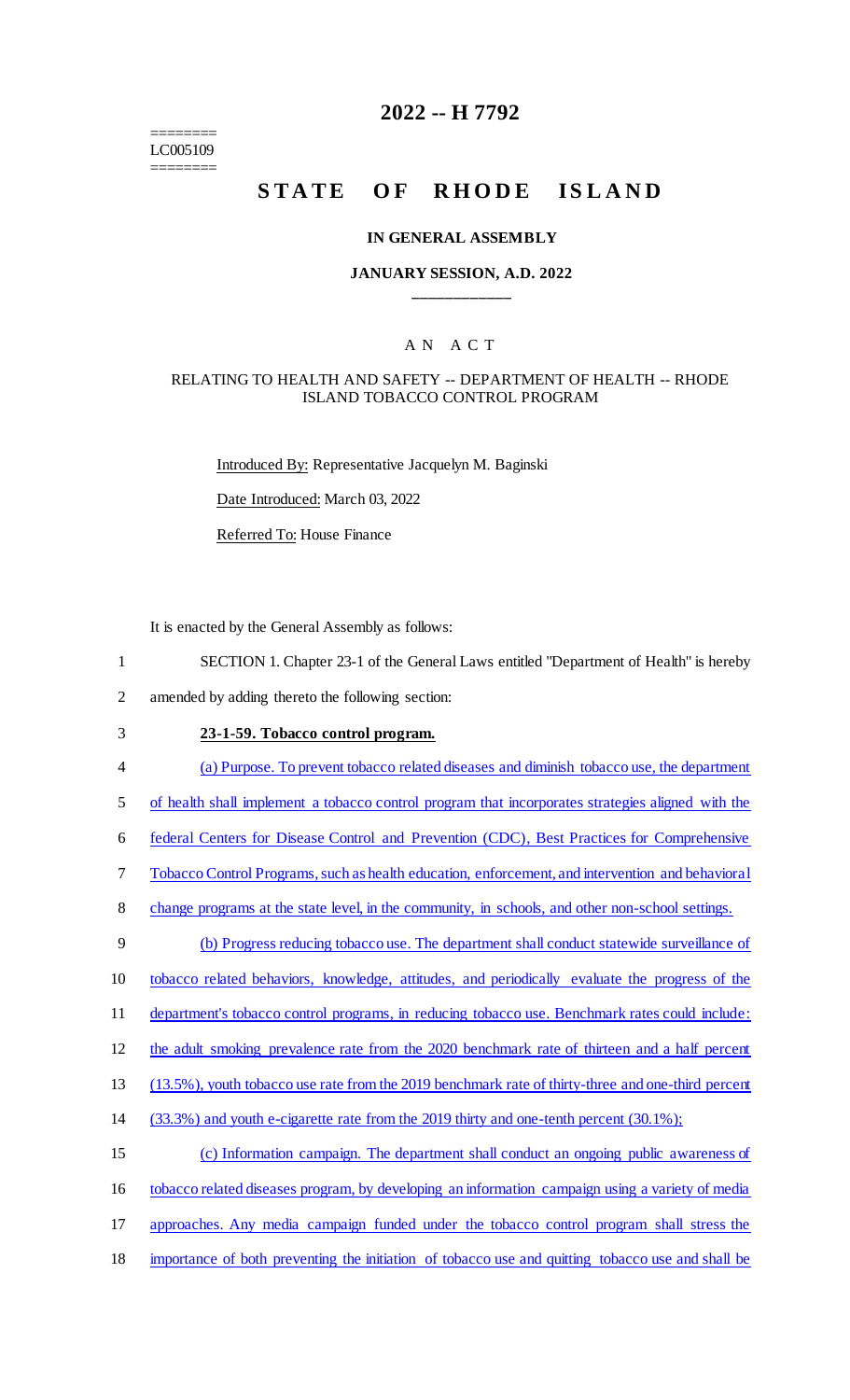method of diminishing tobacco use among specified target population and/or demonstrated effectiveness campaigns used in other states; (d) Program grant. The department shall award and administer grants for projects directed at preventing and reducing the use of tobacco and tobacco related diseases. The purpose of the grant program is to conduct health education and promotion activities and tobacco cessation and enforcement programs, designed to reduce the number of people beginning to use tobacco, continuing to use tobacco, or developing tobacco related diseases. In awarding grants, the department shall select a variety of projects and grantees, consider the current availability of similar services and the need to target resources to programs serving populations at high risk of starting 11 tobacco use or developing tobacco related diseases. (e) Evaluation. This department shall evaluate and assess efficacy for each component of the Rhode Island tobacco control program. This evaluation shall be submitted annually to the general assembly and the director of the department of health. (f)(1) Appropriation. Commencing with fiscal years beginning on and after July 1, 2022, an amount equal to the greater of: (i) Five percent (5%) of the total revenues collected annually from chapter 20 of title 44 18 the ("cigarette and other tobacco products tax") and chapter 20.2 of title 44 the ("little cigar tax"); 19 <u>or</u> (ii) Four million seven hundred fifty thousand dollars (\$4,750,000), with incremental 21 increases over time to meet the Centers for Disease Control recommended funding level for tobacco control and prevention in Rhode Island; (2) The amounts referenced in this section shall be directed to the department of health to 24 fund tobacco control initiatives and implement evidence-based tobacco control programs that align 25 with the federal Centers for Disease Control and Prevention Best Practices for Comprehensive Tobacco Control Programs and that include the goals of preventing youth initiation of tobacco usage, reducing exposure to secondhand smoke, promotion of cessation. The funding shall be spent

based on professional market research and surveys, necessary to determine the most effective

- in accordance with the Centers for Disease Control and Prevention (CDC) Best Practices for
- Comprehensive Tobacco Control Programs.
- SECTION 2. This act shall take effect upon passage.

#### ======== LC005109 ========